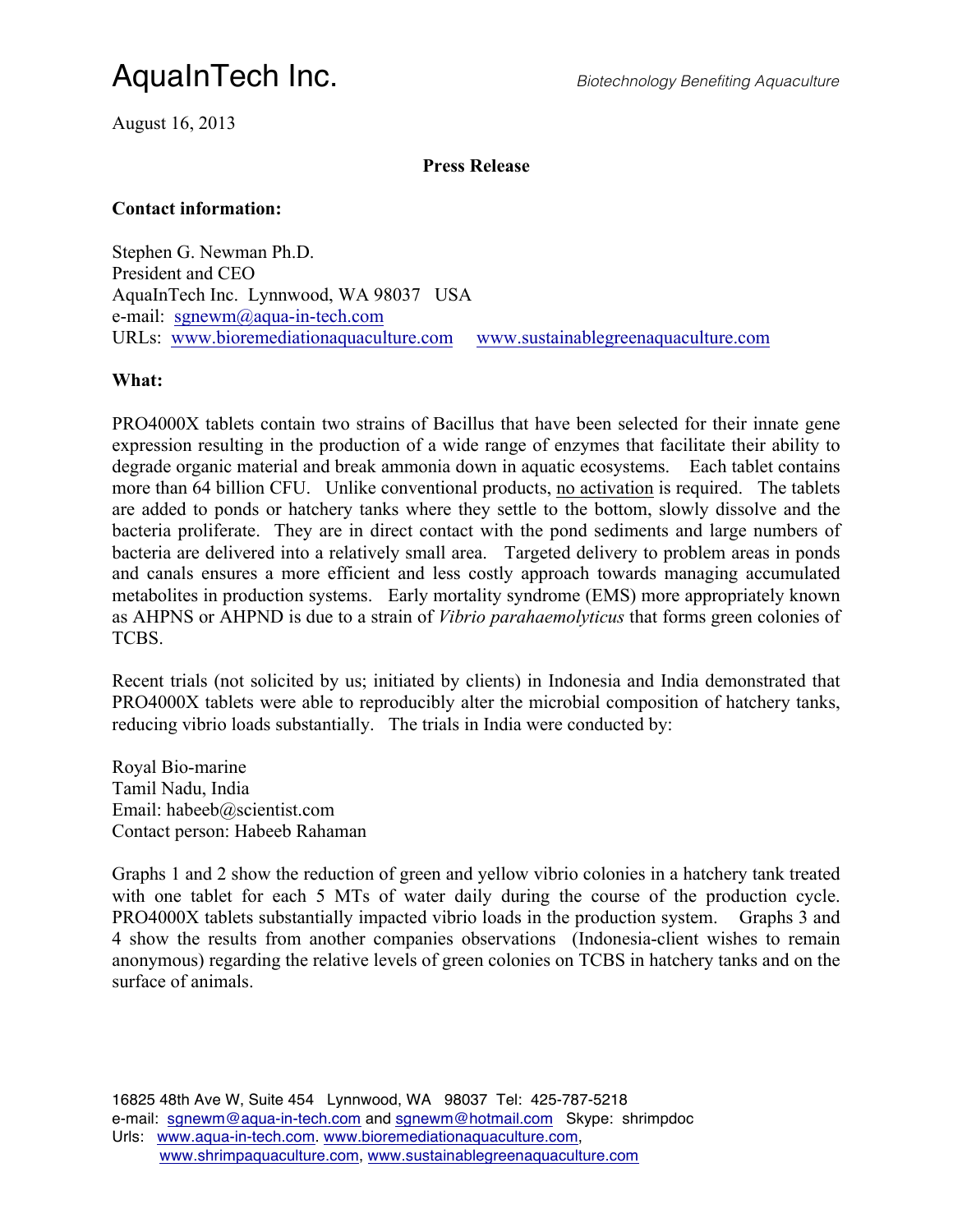

Graph 1. PRO4000X reduces green vibrios in hatchery tanks. (India)

### Graph 2. PRO4000X reduces yellow vibrios in hatchery tanks. (India)



16825 48th Ave W, Suite 454 Lynnwood, WA 98037 Tel: 425-787-5218 e-mail: sgnewm@aqua-in-tech.com and sgnewm@hotmail.com Skype: shrimpdoc Urls: www.aqua-in-tech.com. www.bioremediationaquaculture.com, www.shrimpaquaculture.com, www.sustainablegreenaquaculture.com